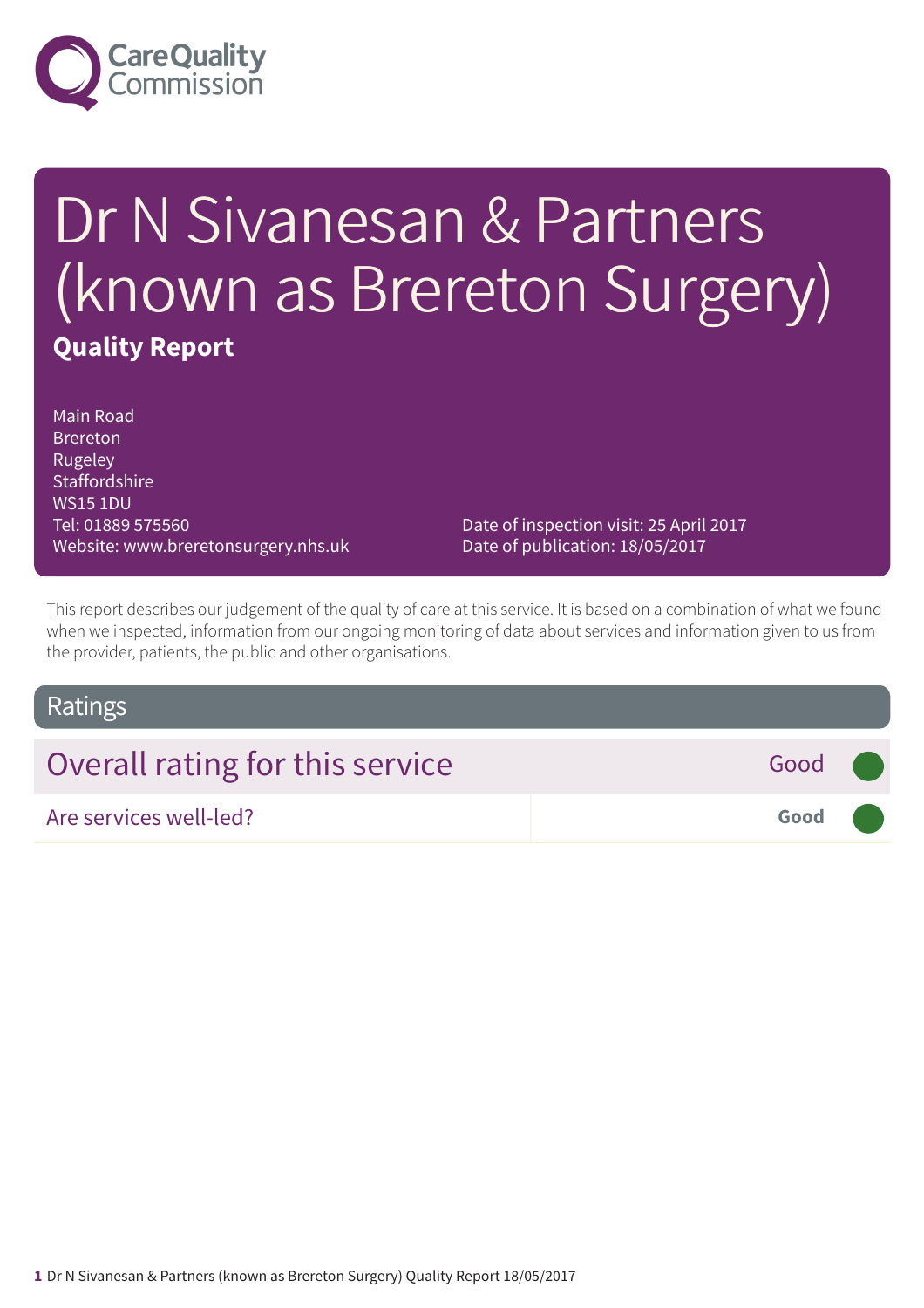# Summary of findings

### **Contents**

| Summary of this inspection                                          | Page           |  |
|---------------------------------------------------------------------|----------------|--|
| Overall summary                                                     | $\overline{2}$ |  |
| The five questions we ask and what we found                         | $\overline{4}$ |  |
| Areas for improvement                                               | 5              |  |
| Detailed findings from this inspection                              |                |  |
| Our inspection team                                                 | 6              |  |
| Background to Dr N Sivanesan & Partners (known as Brereton Surgery) | 6              |  |
| Why we carried out this inspection                                  | 6              |  |
| How we carried out this inspection                                  | 6              |  |

### Overall summary

#### **Letter from the Chief Inspector of General Practice**

We carried out an announced comprehensive inspection at Dr N Sivanesan & Partners (known as Brereton Surgery) on 18 August 2016. The overall rating for the practice was good, and the well led domain rated as Requires Improvement. The full comprehensive report on the August 2016 inspection can be found by selecting the 'all reports' link for Dr N Sivanesan & Partners on our website at www.cqc.org.uk.

This inspection was an announced focused inspection carried out on 25 April 2017 to confirm that the practice had carried out their plan to meet the legal requirements in relation to the breach in regulation that we identified in our previous inspection on 18 August 2016. This report covers our findings in relation to those requirements and also additional improvements made since our last inspection.

Our key findings were as follows:

• The practice had developed a system to demonstrate that the medicines and equipment alerts issued by external agencies were acted upon. We saw for the two alerts received post April 2017 appropriate action had been taken.

- The practice had improved the systems in place for assessing and monitoring. A range of risk assessments had been completed and action plans in place to manage the identified risks.
- The practice had strengthened the governance procedures in place. A meetings schedule had been developed, set agendas were used and meetings minuted and the information shared with all staff.
- The leadership structure was being updated due the changes in the partnership. The partners had designated managerial and clinical roles and met regularly to discuss the practice strategy.
- The practice continued to develop the role of the patient participation group and the group now met in person.
- Systems were in place to check the continued registration of nurses with their professional body. However, the practice did not ask for information relating to any physical or mental health conditions that the person may have, or whether they were up to date with their routine immunisations.

One area for improvement remained outstanding from the previous inspection:

• Record information regarding any physical or mental health conditions that applicants may have.

Two additional areas for improvement have been identified. The provider should: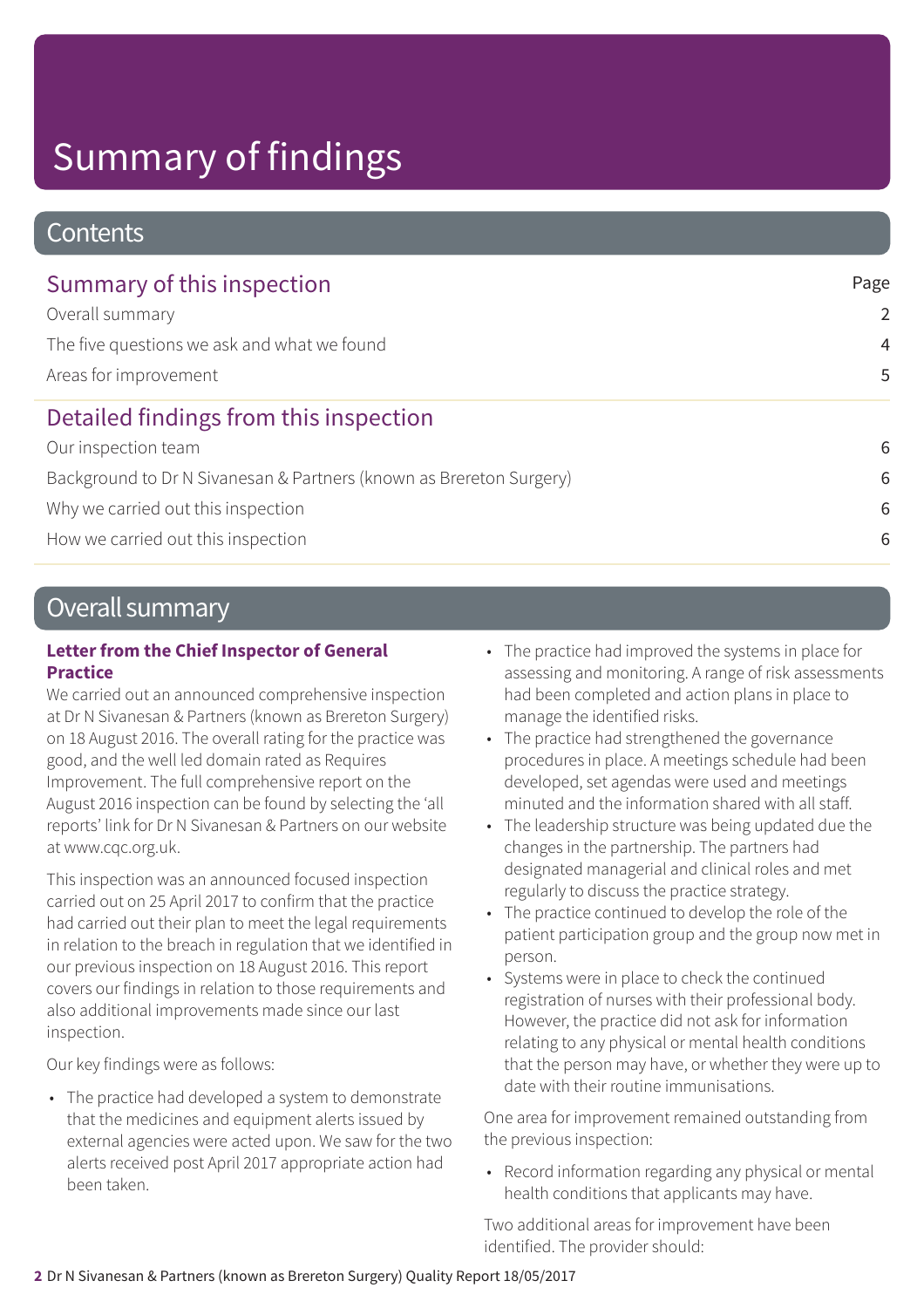# Summary of findings

- Ensure the practice are in receipt of all appropriate safety alerts and take appropriate action on any gaps noted in receipt.
- Review whether staff are up to date with their routine immunisations and take appropriate action as required.

#### **Professor Steve Field (CBE FRCP FFPH FRCGP)** Chief Inspector of General Practice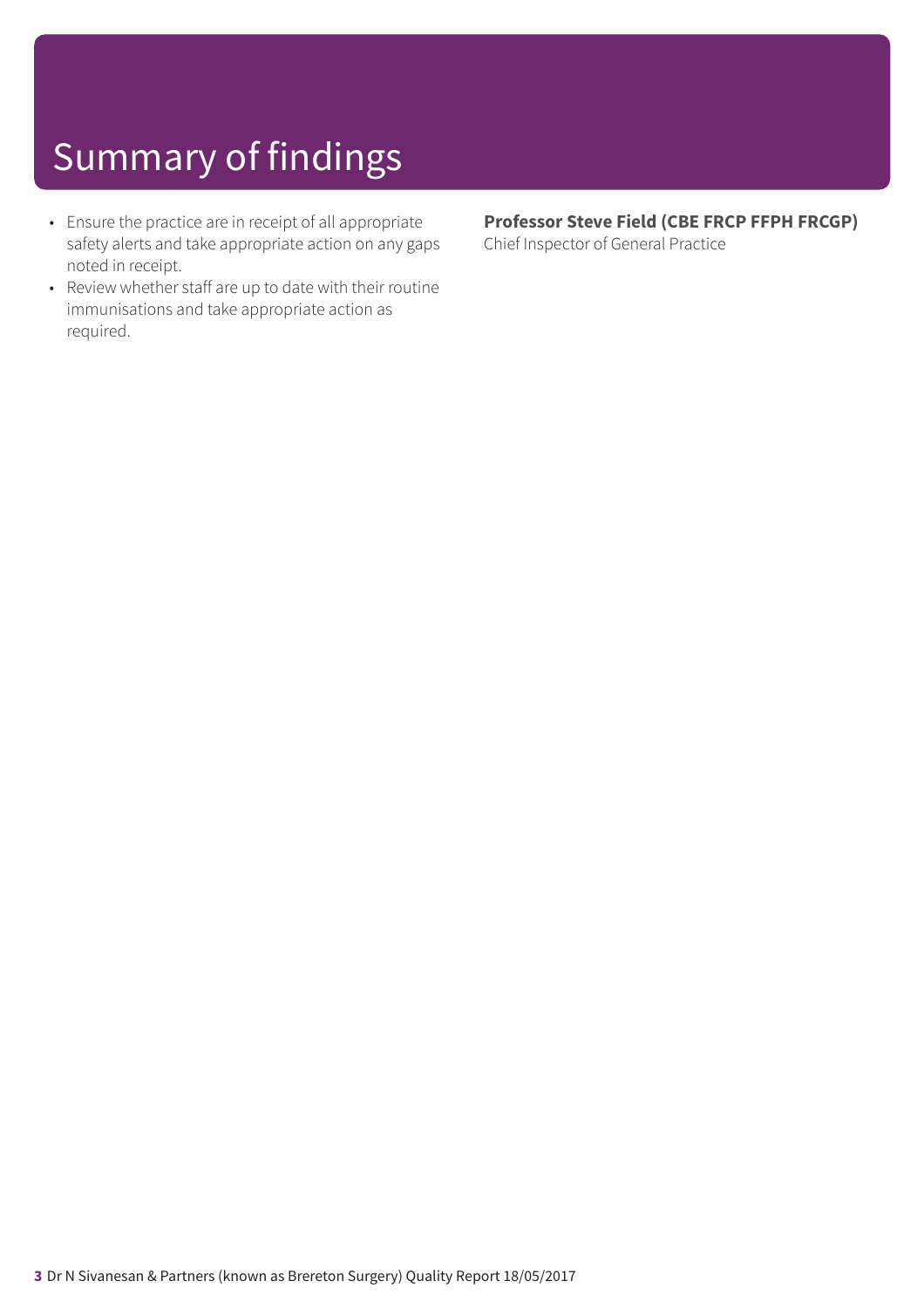### The five questions we ask and what we found

We always ask the following five questions of services.

#### **Are services well-led?**

The provider is rated as good for being well led.

• The practice had strengthened the governance procedures in place. A system was in place to demonstrate that the medicines and equipment alerts issued by external agencies were acted upon. Risk assessments had been completed and acted upon, and equipment services in accordance with the manufacturers' instructions.

**Good –––**

- A meeting schedule had been introduced, and minutes of meetings sufficiently detailed for absent staff to update themselves.
- The leadership structure was being updated to reflect the changes in the partnership. The partners had designated managerial and clinical roles and met regularly to discuss the practice strategy.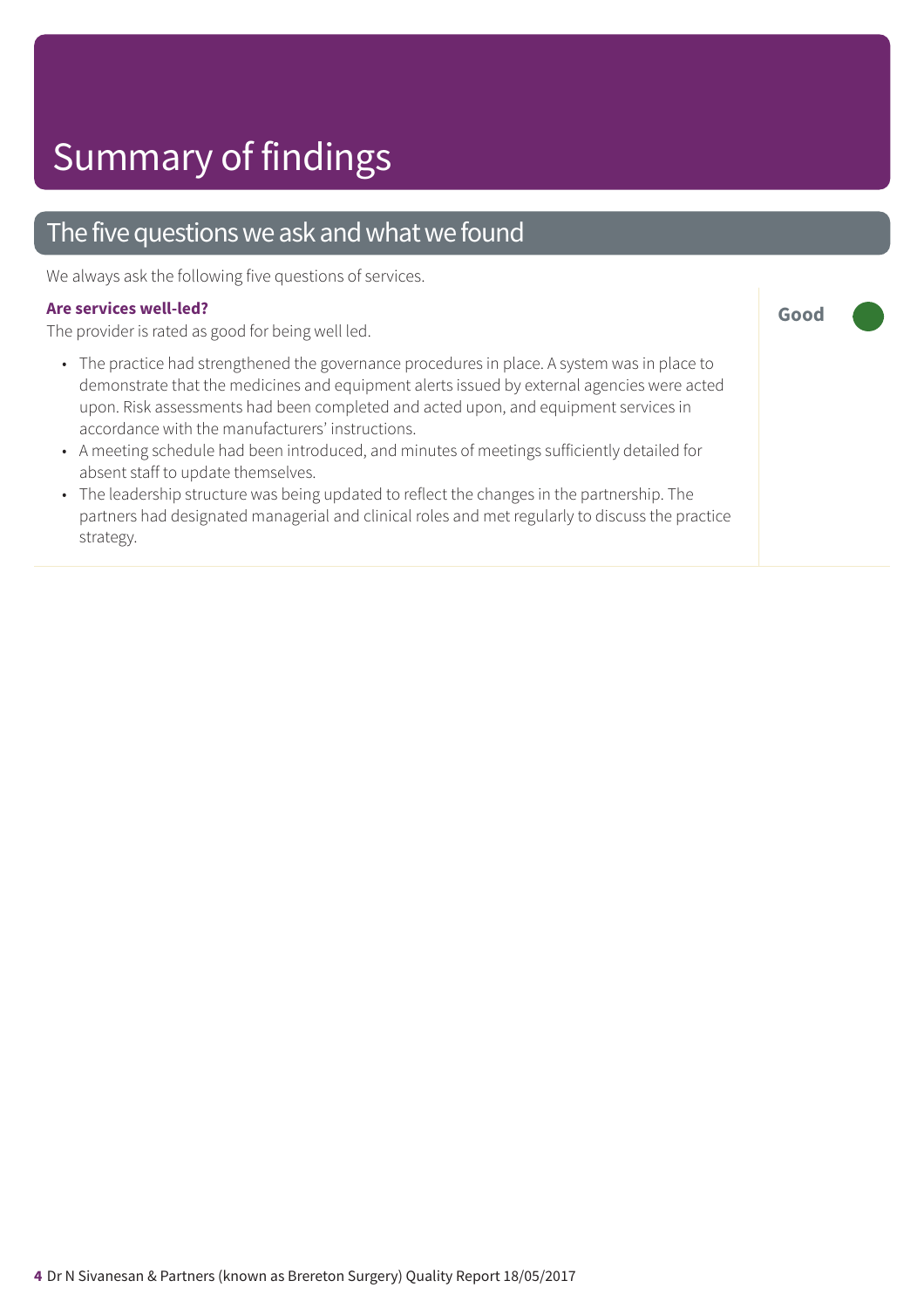## Summary of findings

### Areas for improvement

#### **Action the service SHOULD take to improve**

Record information regarding any physical or mental health conditions that applicants may have.

Ensure the practice are in receipt of all appropriate safety alerts and take appropriate action on any gaps noted in receipt.

Review whether staff are up to date with their routine immunisations and take appropriate action as required.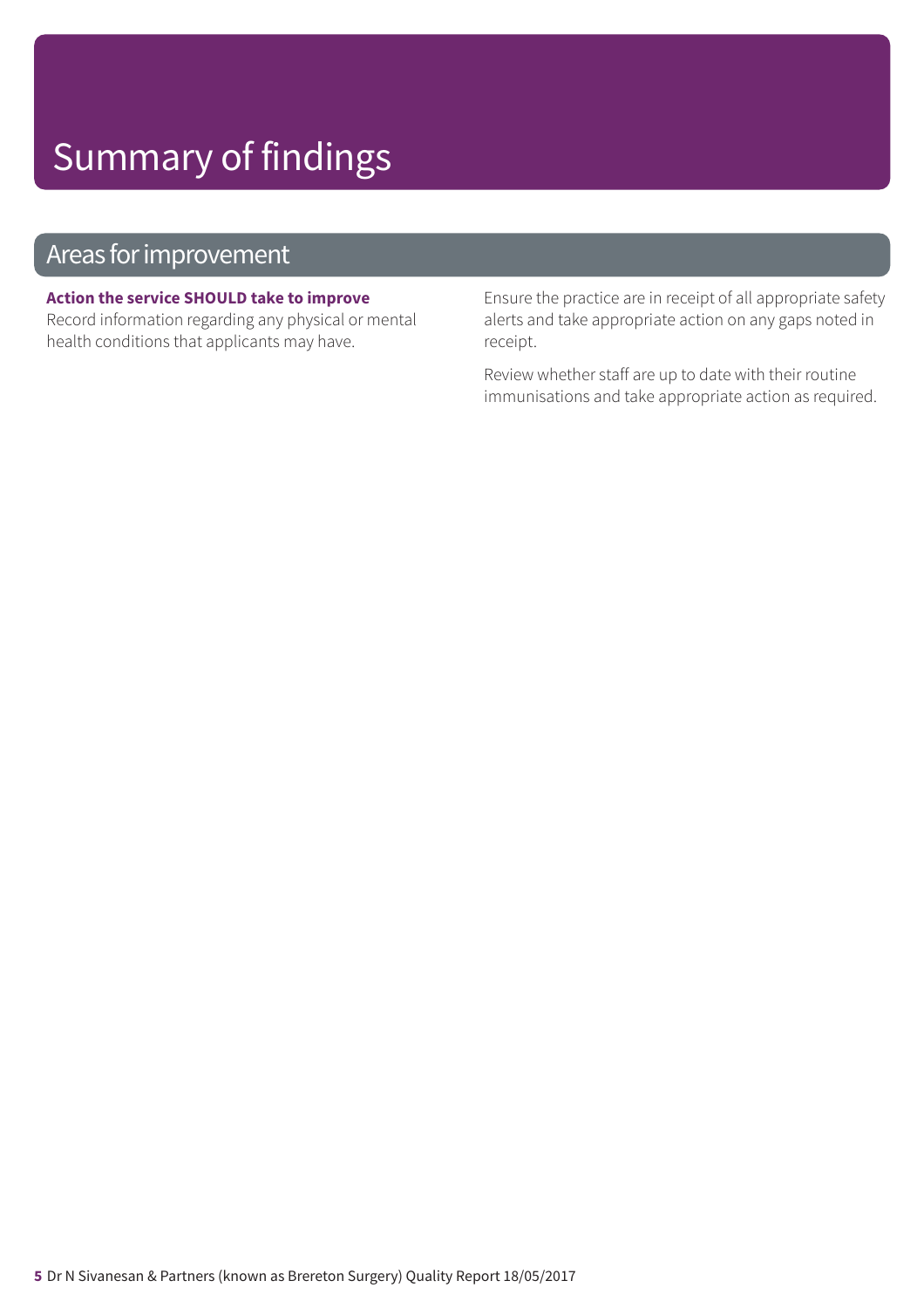

# Dr N Sivanesan & Partners (known as Brereton Surgery)

**Detailed findings**

### Our inspection team

#### **Our inspection team was led by:**

Our inspection team was led by a Care Quality Commission (CQC) Lead Inspector**.** The team included a GP specialist advisor.

### Background to Dr N Sivanesan &Partners (known as Brereton Surgery)

Dr N Sivanesan & Partners, known locally as Brereton Surgery, is registered with the Care Quality Commission (CQC) as a GP partnership provider in Rugeley, Staffordshire. The practice holds a Personal Medical Services (PMS) contract with NHS England. A PMS contract is a locally agreed contract between NHS England and the general practice and offers variation in the range of service which may be provided by the practice. At the time of our inspection the practice had 4,270 patients.

The provider has amended their registration since the inspection in August 2016. Dr Sivanesan has retired from the partnership and Dr Davis is now the main partner.

The practice staffing comprises of:

- Two GP partners (one male and one female).
- One female nurse prescriber, one female practice nurse and a female phlebotomist (who takes blood samples).
- A practice manager, office manager, clinical administrator, secretary and three reception staff.

The practice is open between 8am and 6.30pm Monday to Friday. The practice offers routine pre-bookable and on the day appointments. Pre-bookable 15 minute appointments are bookable up to four weeks in advance. Ten minute on the day appointments are either GP specific or added to the pool list to be seen by the next available GP. The practice also offers appointments with a nurse practitioner, a practice nurse and a phlebotomist (person who takes blood samples). The practice does not offer any extended hours appointments.

Patients requiring a GP outside of normal working hours are advised to call the practice, where the call is automatically diverted to the out of hours service, which is Staffordshire Doctors Urgent Care.

### Why we carried out this inspection

We carried out an announced comprehensive inspection at Dr N Sivanesan & Partners (known as Brereton Surgery) on 18 August 2016. The overall rating for the practice was good with requires improvement in the well led domain. The full comprehensive report on the August 2016 inspection can be found by selecting the 'all reports' link for Dr N Sivanesan & Partners on our website at www.cqc.org.uk.

We undertook a follow up focused inspection of Dr N Sivanesan & Partners (known as Brereton Surgery) on 25 April 2017. This inspection was carried out to review in detail the actions taken by the practice to improve the quality of care and to confirm that the practice was now meeting legal requirements.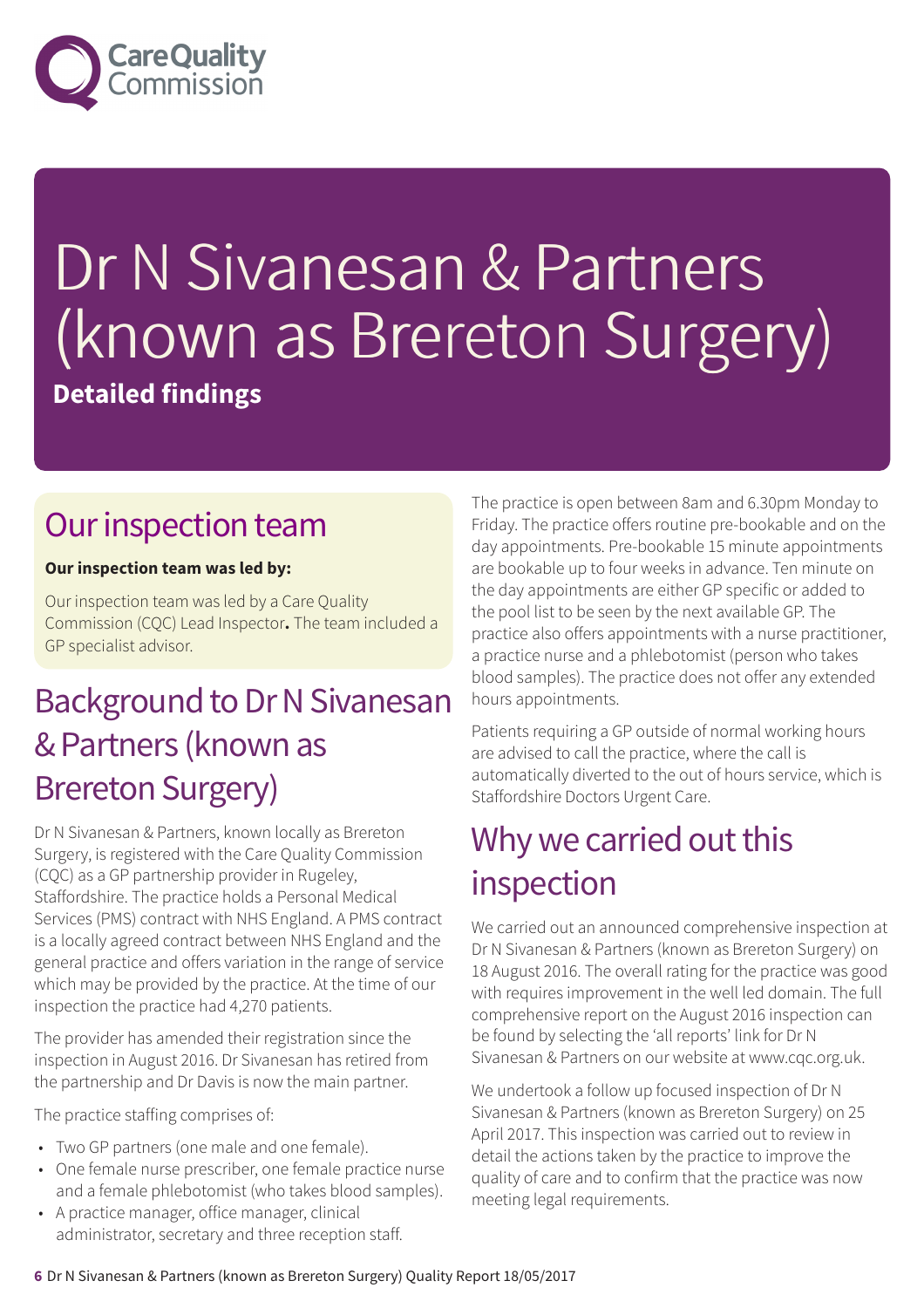# Detailed findings

### How we carried out this inspection

We carried out an announced focused inspection on 25 April 2017. During our visit we:

- Spoke with the GPs, a practice nurse, the officer manager and the practice manager.
- Looked at the recruitment file for a newly appointed member of staff.
- Reviewed risk assessments and certificates for servicing of equipment.
- Reviewed a number of policies and procedures and minutes of meetings.